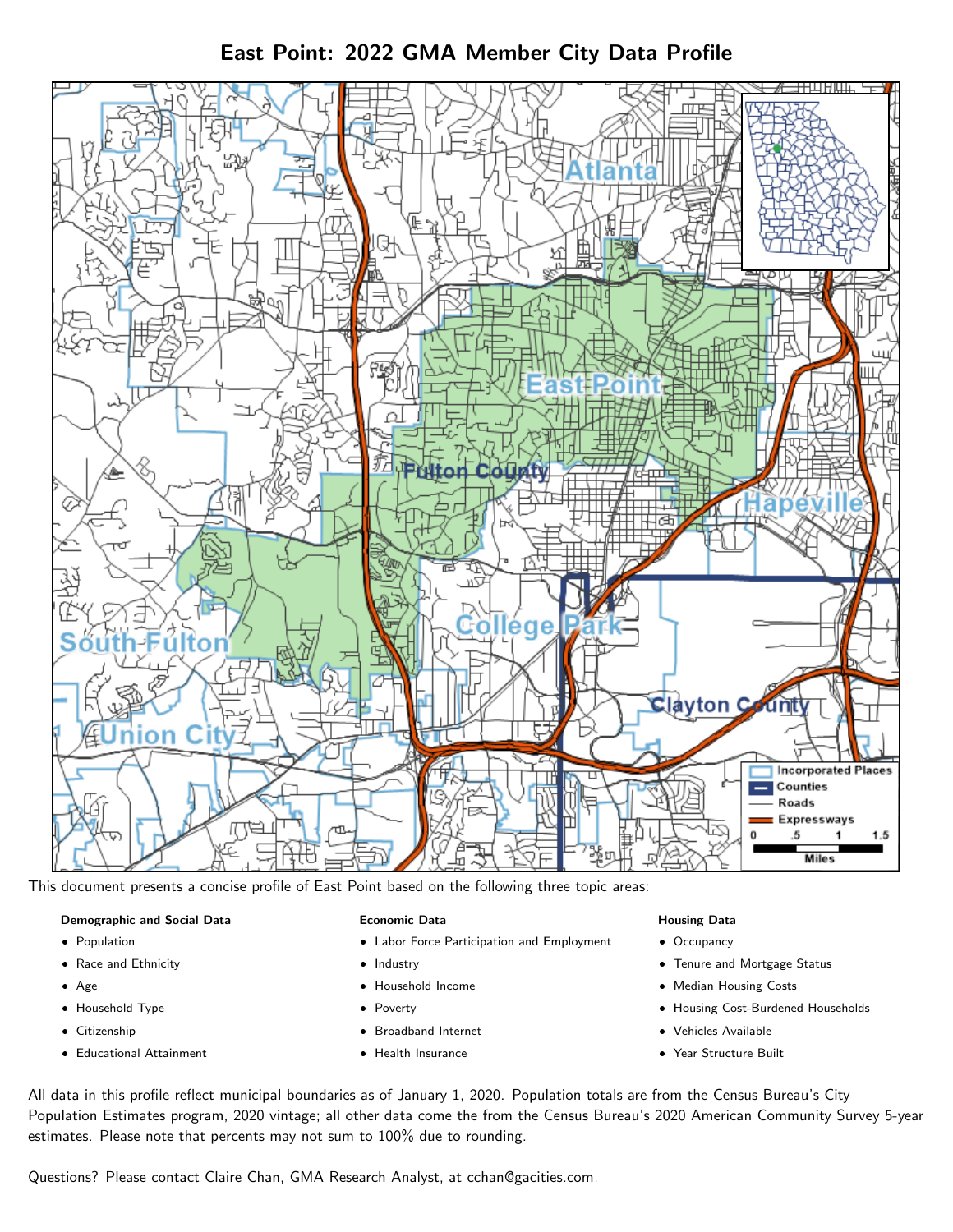# East Point: Demographic and Social



Source: U.S. Census Bureau, City Population Estimates, 2020 vintage Source: American Community Survey, 2020 5-year estimates, table B03002



### **Citizenship**



Source: American Community Survey, 2020 5-year estimates, table B05002 Source: American Community Survey, 2020 5-year estimates, table B15002



## Household Type



Source: American Community Survey, 2020 5-year estimates, table B01001 Source: American Community Survey, 2020 5-year estimates, table B11001

### Educational Attainment



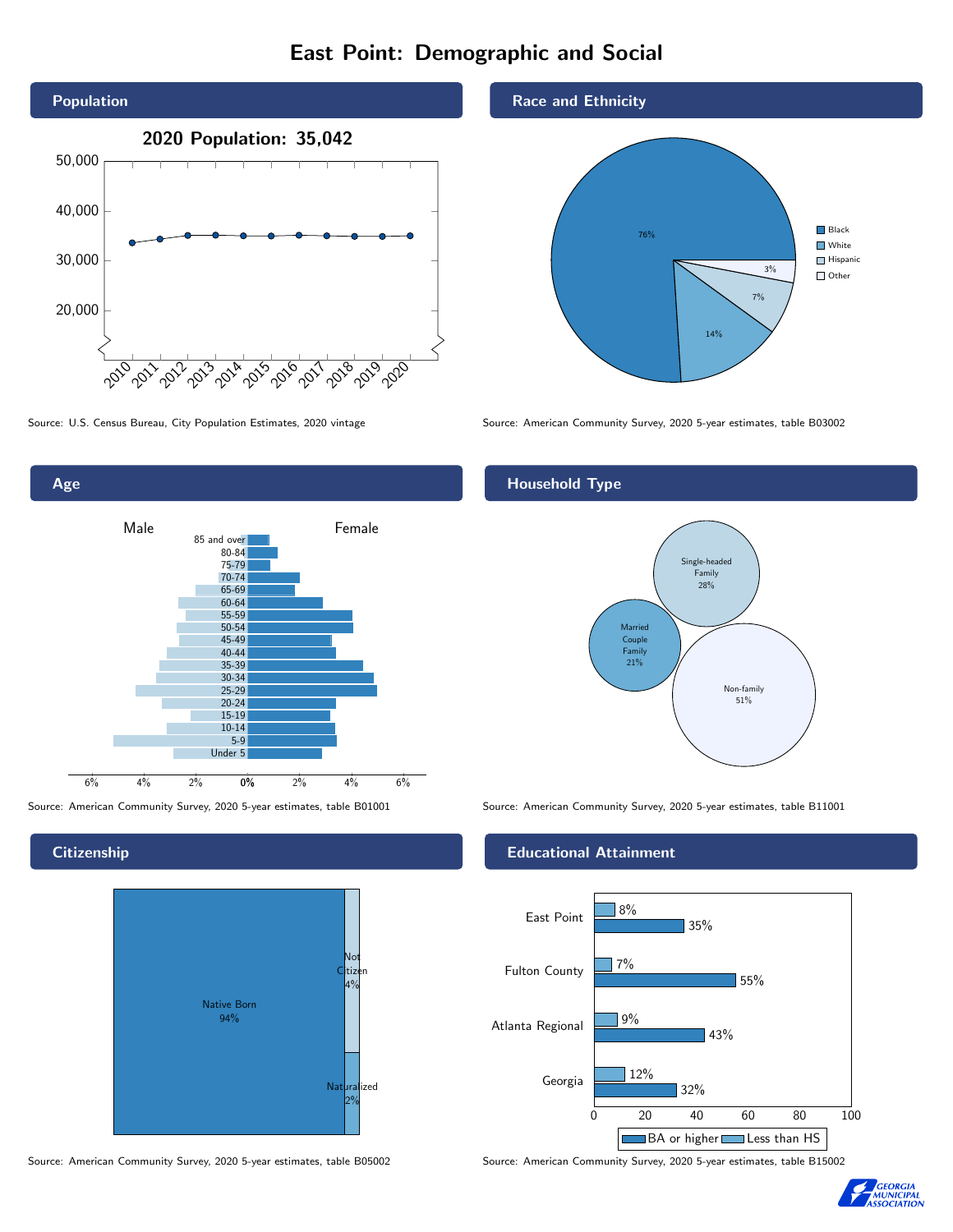# East Point: Economic



Source: American Community Survey, 2020 5-year estimates, table B23001 Note: Unemployment rate is based upon the civilian labor force.



Source: American Community Survey, 2020 5-year estimates, tables B19013 and B19025 Source: American Community Survey, 2020 5-year estimates, table B17010



Industry

| Agriculture, forestry, fishing and hunting, and mining      | $1\%$ |
|-------------------------------------------------------------|-------|
| Construction                                                | $4\%$ |
| Manufacturing                                               | 3%    |
| <b>Wholesale Trade</b>                                      | 3%    |
| Retail Trade                                                | 11%   |
| Transportation and warehousing, and utilities               | 10%   |
| Information                                                 | 3%    |
| Finance and insurance, real estate, rental, leasing         | 5%    |
| Professional, scientific, mgt, administrative, waste mgt    | 16%   |
| Educational services, and health care and social assistance | 19%   |
| Arts, entertainment, recreation, accommodation, food        | 14%   |
| service                                                     |       |
| Other services, except public administration                | $4\%$ |
| Public administration                                       | 6%    |

Source: American Community Survey, 2020 5-year estimates, table C24030

Poverty



### Health Insurance



Source: American Community Survey, 2020 5-year estimates, table B28002 Source: American Community Survey, 2020 5-year estimates, table B18135